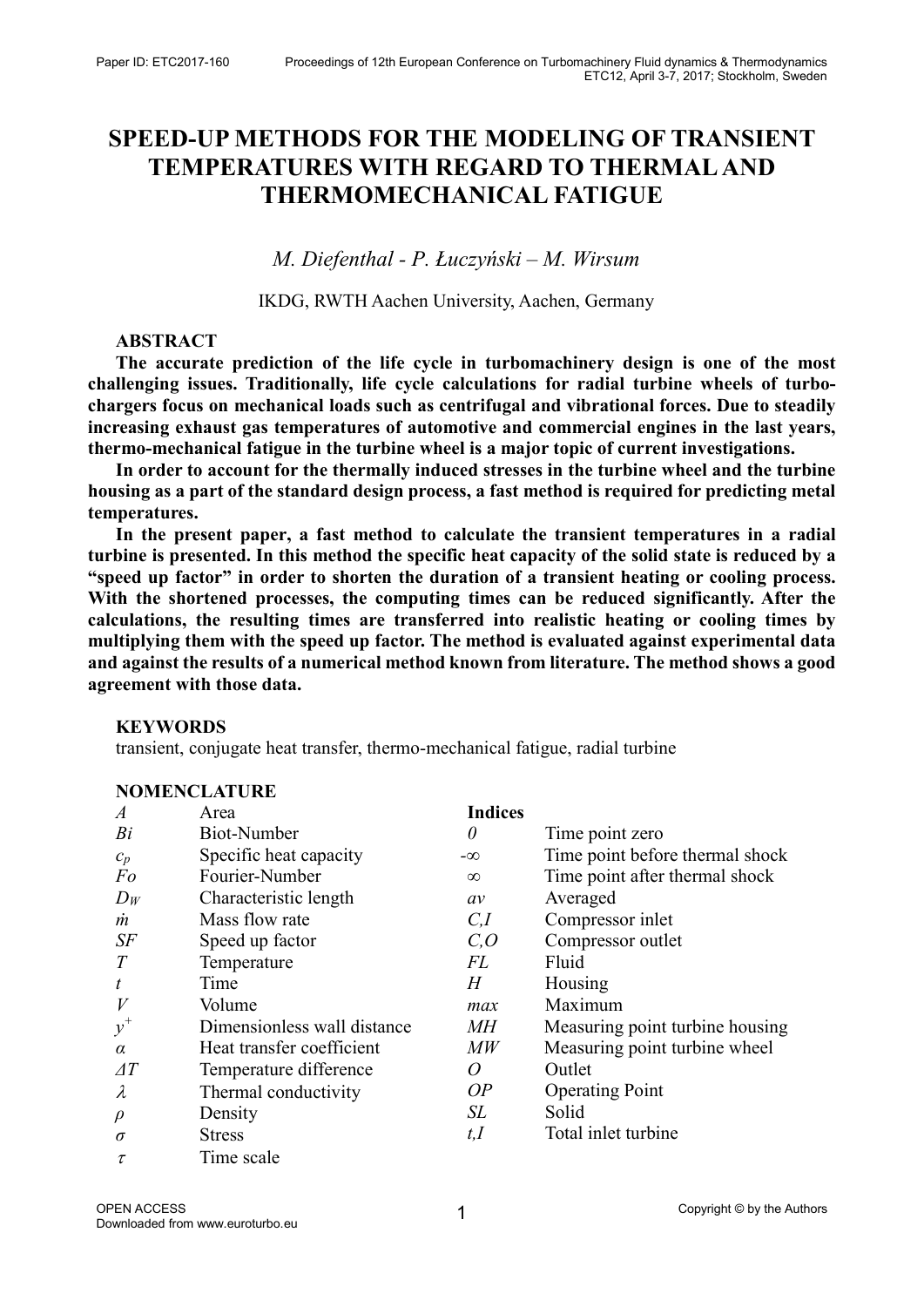#### INTRODUCTION

The efficiency of turbocharged engines is highly dependent on the inlet temperature of the turbocharger turbines (Gabriel et al., 2006). In consequence, a trend towards higher turbine inlet temperatures can be observed in the last years. By 2006, gas temperatures of up to 1050°C were achieved in gasoline fired engines (Dornhöfer et al., 2006). Due to these high temperatures, thermal and thermo-mechanical fatigue drew more and more attention in the design process of turbochargers. According to Scharf et al. (2009) most of the damages in turbochargers occur in the turbine housing and in the turbine wheel. In the turbine wheel, high temperature gradients in combination with local mechanical strain hindrances cause thermal stresses. These thermal stresses superimpose the centrifugal stresses. The thermal stresses are especially high in transient operation. Thus, a transient investigation of the turbocharger is obligatory. To this end a fast method is required which enables a calculation of the transient temperatures within the time limits of a standard design process of a turbocharger and which ensures sufficient accuracy.

First transient investigations regarding thermal fatigue in the turbine of a turbocharger were published in the last few years. In 2005 Heuer et al. (2005) performed transient numerical conjugate heat transfer simulations of a turbine housing and validated the results by means of steady state measurements. The authors proved that the highest thermal stresses in the turbine housing occur in transient operation.

Oberste-Brandenburg et al. (2012) presented a simplified approach for the design of a turbocharger housing regarding thermal fatigue and compared it with numerical simulations. In their approach, the time consuming CFD simulations (Computational Fluid Dynamics) were replaced by a simple 1D model and the geometry for the FEA model (Finite Element Analysis) was reduced to the main components. This approach delivers a good agreement with CFD calculations by comparing averaged heat transfer coefficients. However, the predicted plastifications differ significantly between the simplified and the detailed model.

An alternative approach was presented by Ahdad et al. [2010]. The authors used a semi-empirical approach to calculate the thermal stresses in the turbine housing. The model was developed and validated on basis of FEA calculations. Due to the empirical correlations used in this model it has to be calibrated for each kind of turbine housing geometry.

Unlike the turbine housing the turbine wheel has only rarely been subject of thermomechanical research. In the work of Ibaraki et al. (2008) two turbine wheels were compared which differ in the respective materials. Long term tests and numerical calculations were performed at inlet temperatures of about 1050°C. It was shown that the durability of a MarM material turbine wheel is higher than of a common Inconel turbine wheel.

 In 2006 Heuer et al. (2006) extended their research to the turbine wheel of a turbocharger. The authors identified critical zones regarding thermo-mechanical stresses. Furthermore, they showed that the centrifugal loads are dominant in the turbine wheel. However, the thermal loads are not negligible.

Diefenthal et al. (2015) used the method of Heuer et al. (2006) and validated it by transient test data. They described that the method shows inaccuracies in the transient calculation of the turbine wheel temperatures and extended it to improve the accuracy. Based on this result they showed that three dimensional flow structures and secondary flows are the dominant heat transfer effects causing thermal stresses in the turbine components. They concluded that one dimensional approaches as used in Oberste-Brandenburg et al. (2012) are not sufficient to describe the transient temperature fields with regard to thermal or thermo-mechanical fatigue. Thus, three dimensional or empirical methods have to be used.

In the present work, a fast three dimensional method is presented which enables the modelling of transient fluid/solid heat transfer considering three dimensional flow structures. This method is validated against test data and against the results of the extended numerical method described in Diefenthal et al. (2015).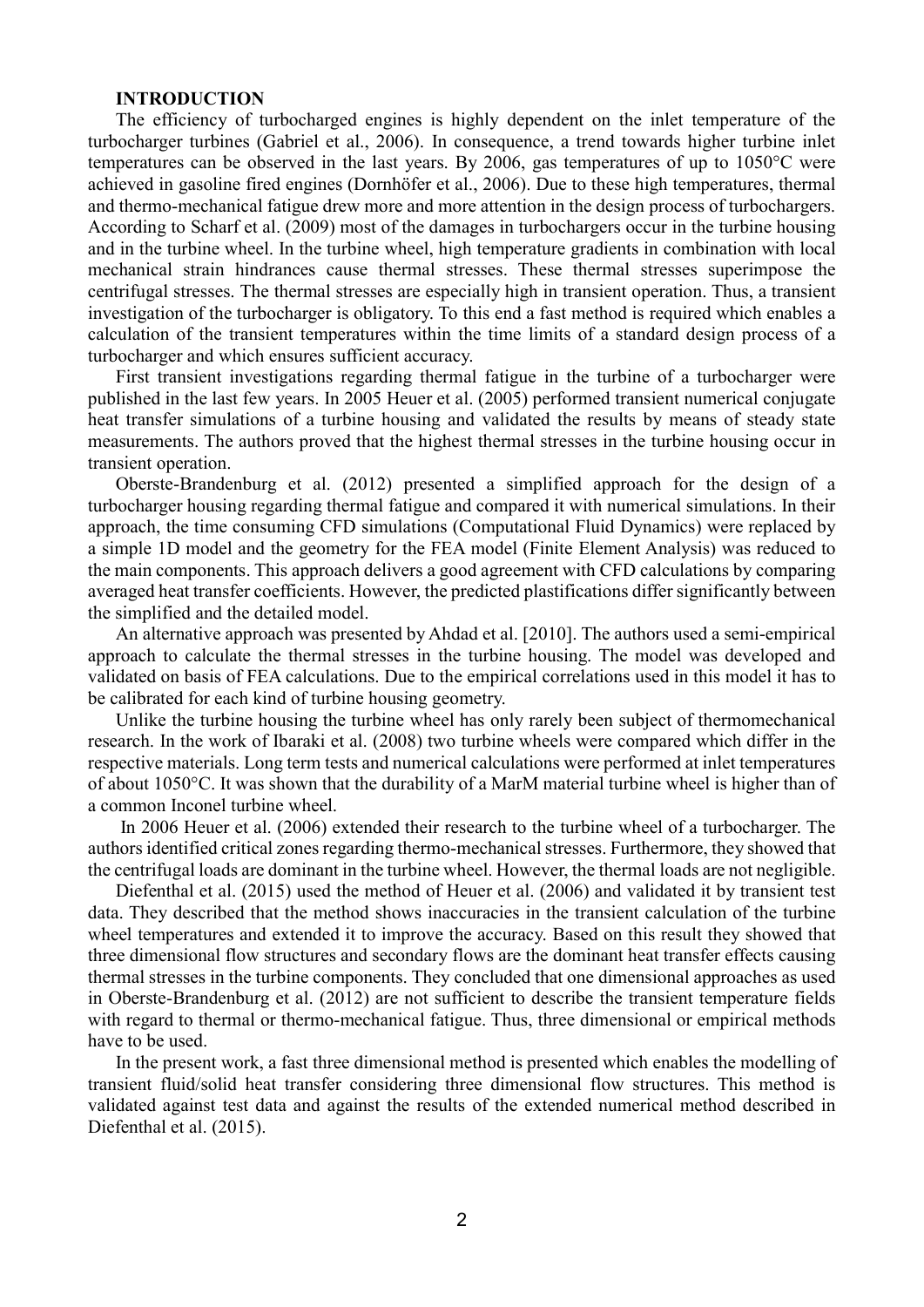## TEST RIG

In the present work a commercial vehicle turbocharger with a scalloped turbine wheel with a diameter of about 90mm is investigated. For the validation tests it was assumed that the maximum thermal stresses in a real driving cycle occur when the turbine inlet temperature is changed abruptly. On the basis of this assumption a test rig was designed which is able to impose rapid changes in turbine inlet temperature and which allows to record material temperatures in the rotating turbine wheel (later referred to as "thermal shock test"). A detailed description of the test rig can be found in Tadesse et al. (2015). The principal behavior of the fluid and solid temperatures in a thermal shock test is shown in Figure 1. the turbocharger with a scalloped turbine wheel with a<br>the validation tests it was assumed that the maximum<br>when the turbine inlet temperature is changed abruptly.<br>as designed which is able to impose rapid changes in<br>to r



Figure 1: Behavior of fluid and solid temperatures in a heating thermal shock test

To measure the temperatures on the turbine wheel during the thermal shock tests, four K-Type thermocouples are mounted in the turbine wheel. The individual positions of the thermocouples are shown in Figure 2. Additional K-Type thermocouples are attached on the outer surface of the turbine housing to record the temperature distribution. A detailed description of the measurement setup is given in Tadesse et al. (2015).



Figure 2: Position of the thermocouples at the turbine wheel and the turbine housing

#### CALCULATION METHOD FOR TRANSIENT FLUID/SOLID HEAT TRANSFER

Two calculation methods of transient fluid/solid heat transfer can be distinguished in literature. In the coupled method or the conjugate heat transfer method (CHT), a CFD calculation is iteratively coupled with a conductive FEA calculation. The continuity of the temperatures and the heat fluxes at the fluid/solid interfaces is ensured by solving the energy equation at the coupled boundaries. Examples of this method can be found in Bohn et al. (2003, 2005). The uncoupled method is based on the assumption of a linear relationship between the convective heat fluxes across the boundary layer and the driving temperature differences (constant heat transfer coefficients). Based on this assumption the heat transfer coefficients are determined by means of a CFD simulation and used as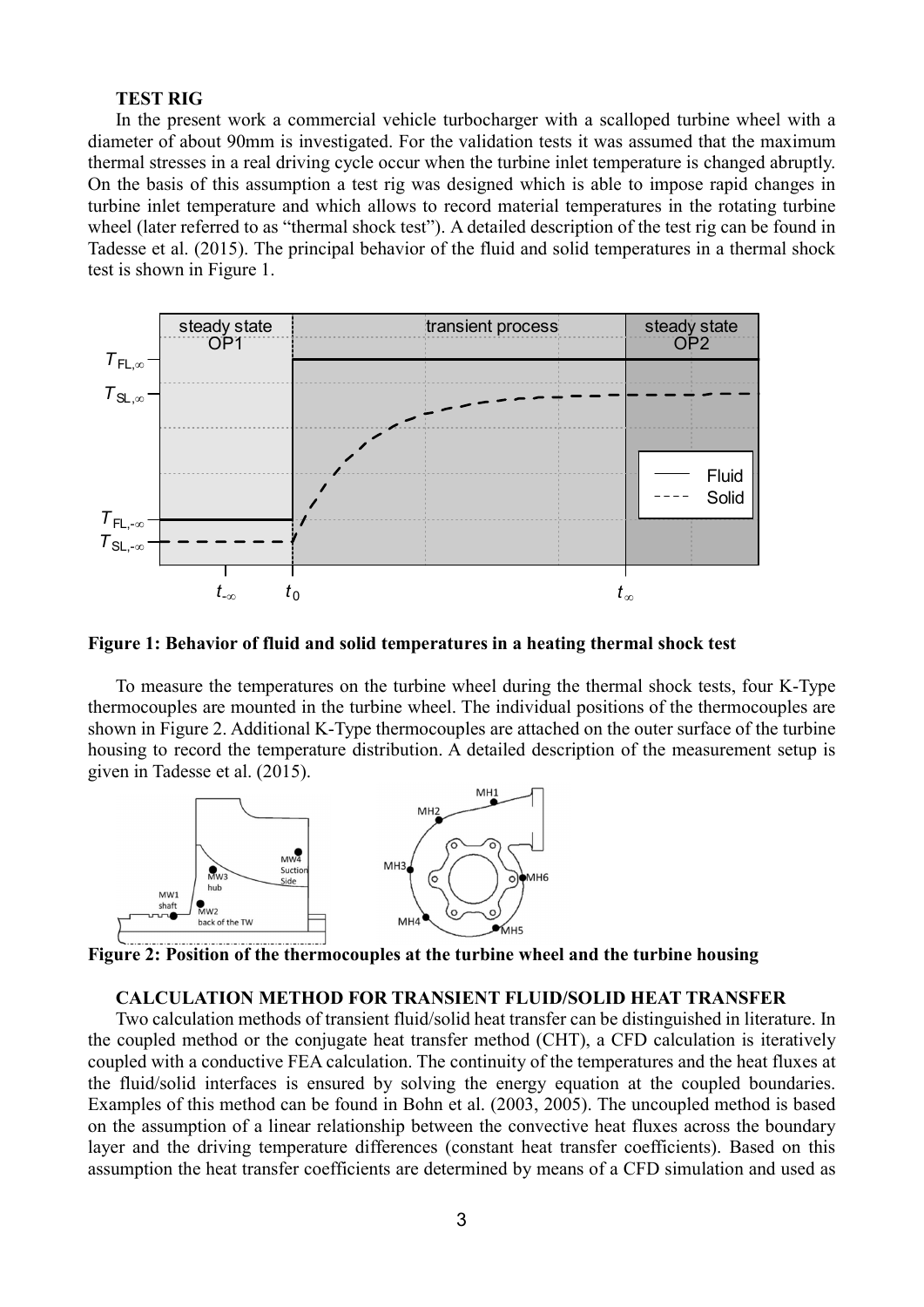boundary conditions for a subsequent FEA calculation. Examples of this approach are the heat transfer calculations of rotor stator cavities published by Alizadeh et al. (2007) and Lewis et al. (2004). In comparison to the coupled method, the uncoupled method can save calculation time, since no iterative solution is necessary at the fluid/solid boundary. Owing to the high computational costs, the coupled method is mainly used for steady state calculations. A time accurate calculation on basis of the coupled method requires an extreme computational effort, since the timescales of the convective and the conductive heat transfer differ vastly (He and Oldfield, 2011). As a consequence simplifying assumptions have to be made to reach acceptable calculation times for a coupled method simulation of a transient heating or cooling process.

## Frozen Flow method

In the present paper two numerical methods are used to calculate transient fluid/solid heat transfer. The first method is described and validated in Diefenthal et al. (2015). With the assumption of a partly constant pressure and velocity field of the fluid state, mass, momentum and turbulence equations are not solved and consequently larger time steps can be applied. This method is named Frozen Flow method (FF). The results of this method serve as reference for the validation of the newly developed method presented in this paper. The model for the Frozen Flow calculations comprises the turbine housing, the turbine wheel and the inlet and outlet pipes.



Figure 3: Numerical model of Turbine Housing (TH) and Turbine Wheel (TW)

As depicted in Figure 3 the turbine wheel is modeled as a single rotor passage by using peripheral averaging (mixing plane) at the rotor stator interfaces. The bearing housing and the compressor are not included in the model. At the boundary plane at the shaft, boundary conditions are defined to describe the heat fluxes to the lubricant oil and to the compressor side. These boundary conditions are estimated by using experimental data. The heat shield at the turbine wheel back is assumed to be adiabatic as it is expected that the convective and radiative heat fluxes to the bearing housing are small. The mesh of the whole turbine model consists of approximately 6.2 million nodes. 3.7 million nodes are located in the fluid state and 2.5 million nodes discretize the solid body. In the fluid boundary layer the dimensionless wall distance  $y^+$  is lower than one. A mesh study has been conducted to ensure that the results are unaffected by the mesh. To model the turbulence in the thermal sublayer, the low Reynolds kω-SST turbulence model is applied. The numerical time step changes during the time. All calculations are conducted with ANSYS CFX 15.0. A more detailed description and a validation of the Frozen Flow method can be found in Diefenthal et al. (2015).

#### Equalized Timescales method

For the Equalized Timescales method (ET), the same model is used as in the FF calculation. The new ET method is a time saving approach for the calculation of the transient temperature fields with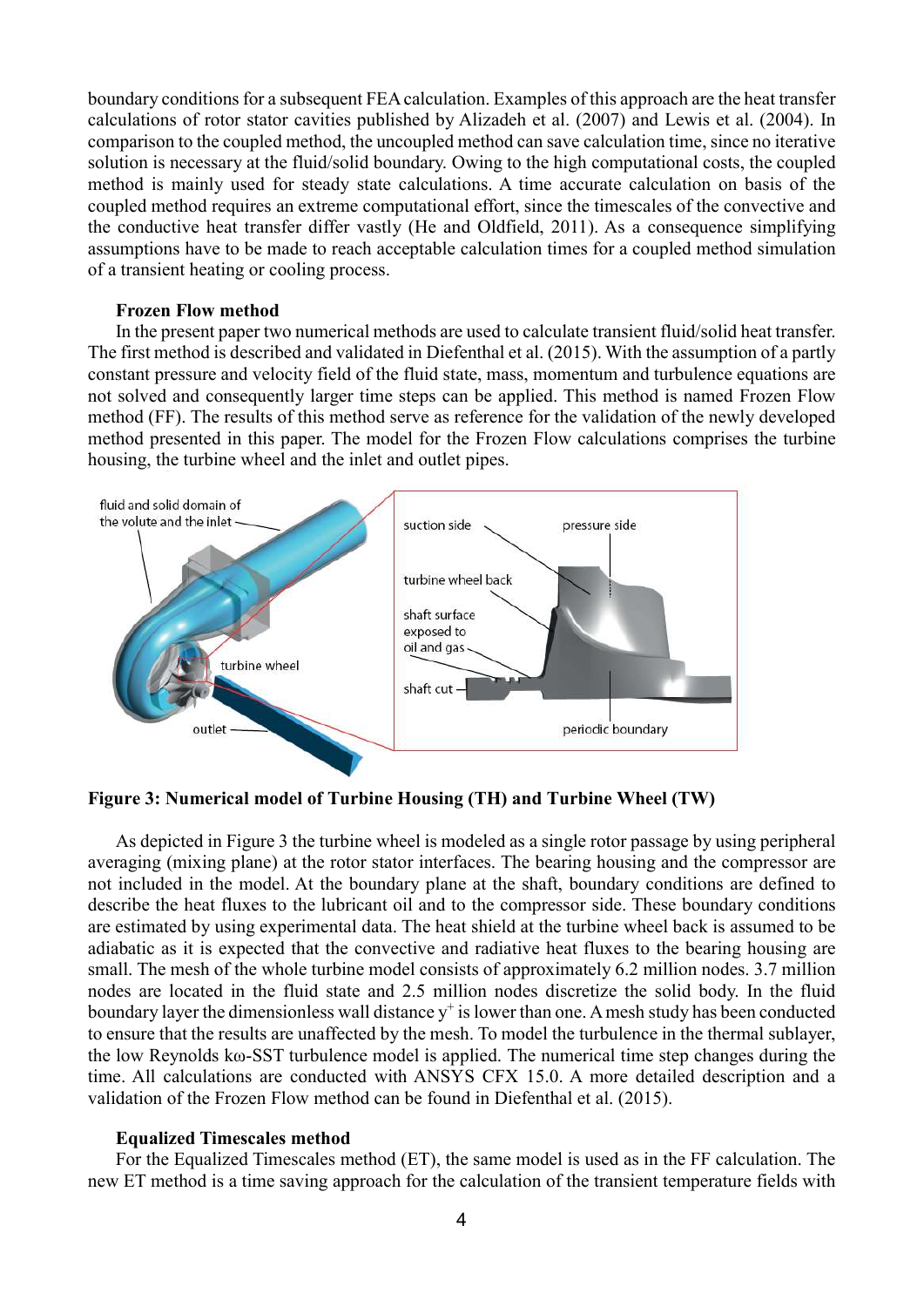regard to thermo-mechanical fatigue. In this method the fluid and the solid state are calculated coupled with the whole transient process. However, the fluid calculation is not simplified like in the first method. Thus, a method characterized by high accuracy and small user effort is expected. A coupled calculation of fluid and solid state leads to extremely high calculation times due to the different timescales of fluid and solid. These different timescales cause long conductional heat transfer processes in the solid state that have to be calculated with small time steps to achieve numerical stability of the fluid calculation (He and Oldfield, 2011). In order to reduce the calculation times in this method, the timescales of fluid and solid are equalized by modifying the material properties of the solid state. Thus, this method is named Equalized Timescales method (ET).

To describe the approach of the ET method in more detail, a simple analytical approach is considered in the following assumptions. For a solid body with a homogenous temperature distribution, the timescale of a convectional heating or cooling process can be determined from a simple analytical equation:

$$
\rho_{\rm SI} \, c_{\rm p,SI} \, V_{\rm SI} \, \frac{\partial T_{\rm SI}}{\partial t} = -A_{\rm SI} \, \alpha \, (T_{\rm SI} - T_{\rm FI}) \qquad \qquad \text{Equation 1}
$$

With the assumptions of constant material properties, a constant heat transfer coefficient and a constant fluid temperature over the time, the solution of Equation 1 leads to Equation 2.

$$
T_{SI} = (T_{SI,0} - T_{FI}) e^{-\frac{\alpha A_{SI}}{C_{p,SI} \rho_{SI} V_{SI}} t} + T_{FI} = (T_{SI,0} - T_{FI}) e^{-\frac{t}{\tau}} + T_{FI}
$$
 Equation 2

The exponent of the Euler's Number represents the timescale  $\tau$  of the heating or the cooling process. It depends on the heat transfer coefficient  $\alpha$ , the density  $\rho_{\rm SI}$  and the specific heat capacity  $c_{p,SI}$ . In the ET method, the timescales of the fluid and solid are equalized by reducing the specific heat capacity of the solid state by the speed up factor SF. The modified specific heat capacity is named  $c_p^*$  and is defined by the following equation.

$$
c_{p,SI}^* = \frac{c_{p,SI}}{SF}
$$
 Equation 3

From Equation 3 it can be derived that the reduction of the specific heat capacity results in a reduced heating or cooling time of the solid body. The modified time is named  $t^*$  in the present work and is connected with the real time by the speed up factor SF for this simplified case. The definition of the modified time is given in Equation 4.

$$
t^* = \frac{t}{SF}
$$
 Equation 4

Implementing this approach to a coupled fluid/solid heat transfer simulation results in significantly reduced calculation times as shorter conductional heating or cooling processes have to be calculated and the time step of the fluid calculation can remain constant. To determine the real heating or cooling time of a transient process from these simulations the resulting time  $t^*$  is multiplied by the speed up factor SF according to Equation 4.

The Fourier- and the Biot-Number are assessed in order to prove the suitability of the described approach for the determination of the thermal behavior of the solid state in a transient process. As described in Baehr and Stephan (2010), transient temperature fields of the same geometry and the same boundary conditions are similar if the Biot-Number and the Fourier-Number are equal. Thus, the Biot- and the Fourier-Number must remain constant when the specific heat capacity is modified. In Equation 5 the modified specific heat capacity  $c_p^*$  and the modified time  $t^*$  are introduced in the definition of the Fourier-Number.

$$
Fo = \frac{\lambda_{\rm SI} t}{c_{\rm p,SI} \rho_{\rm SI} D_{\rm W}^2} = \frac{\lambda_{\rm SI} t^* S F}{c_{\rm p,SI}^* S F \rho_{\rm SI} D_{\rm W}^2} = \frac{\lambda_{\rm SI} t^*}{c_{\rm p,SI}^* \rho_{\rm SI} D_{\rm W}^2} = Fo^*
$$
 Equation 5

As shown, the unmodified and the modified Fourier-Numbers are identical for the described simplified approach. Unlike the Fourier-Number, the Biot-Number is independent of the specific heat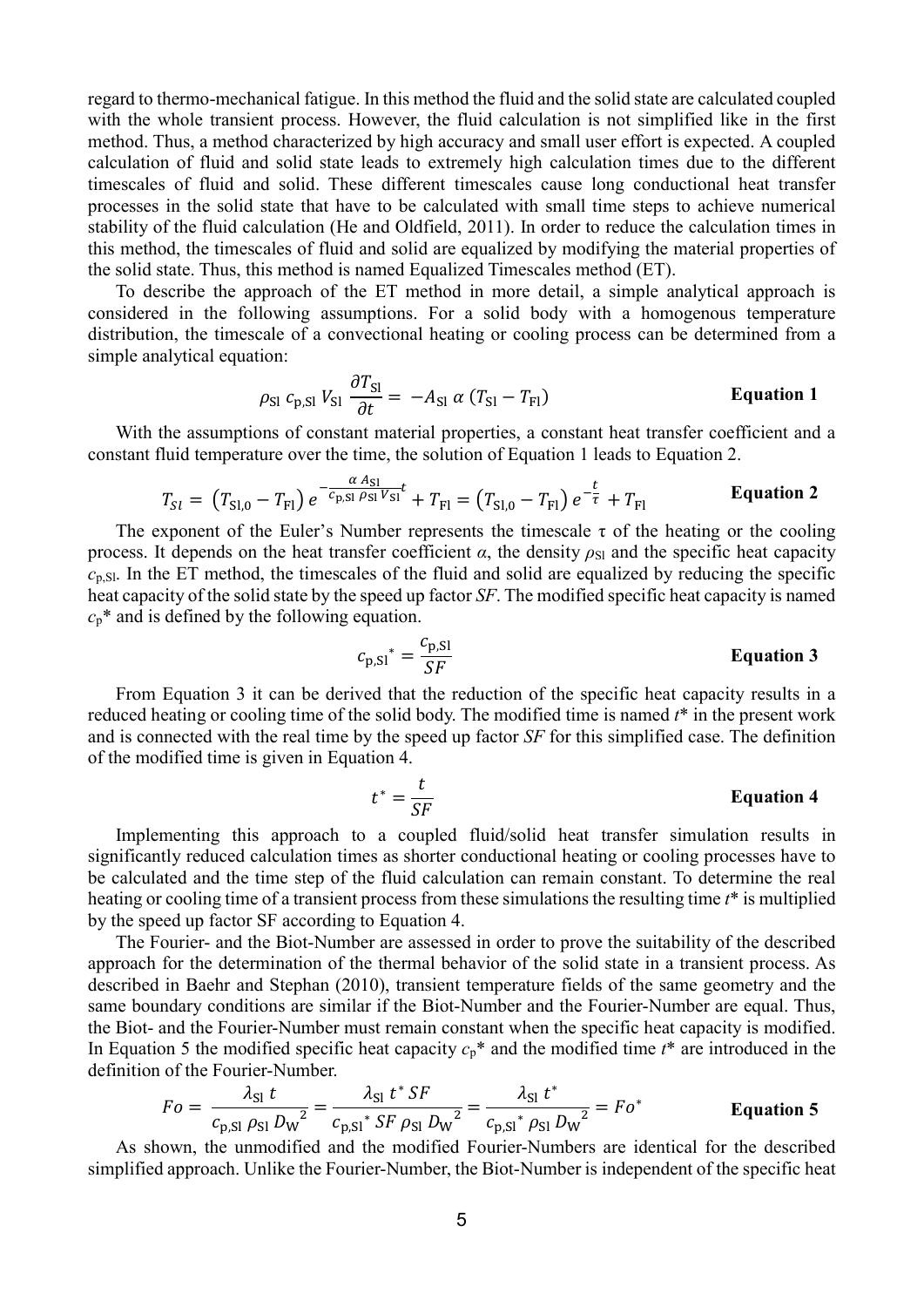capacity and of the time. This can be seen in Equation 6. However, the Biot-Number depends on the heat transfer coefficient.

$$
Bi = \frac{\alpha L}{\lambda_{\rm SI}} = Bi^*
$$
 Equation 6

With the assumption of a constant heat transfer coefficient, the Biot-Number remains constant respectively. To investigate the assumption of a constant heat transfer coefficient in more detail and to validate/verify the ET method, the method is applied to a turbocharger and validated against experimental data and again a common numerical method.

## STRUCTURE MECHANICAL MODELS

In order to investigate the turbine housing and the turbine wheel with regard to the thermal and the thermo-mechanical stresses, simple structure mechanical models of turbine wheel and turbine housing are set up. These models do not aim to calculate realistic stresses quantitatively. Instead, they enable an indication of the critical zones and an assessment of the impact of the different temperature fields of the different aerothermal calculation methods on the total stresses. The models of turbine wheel and turbine housing are described in the following two sections.

# Turbine wheel

Owing to the slow solid temperature changes in a heating or a cooling process, a steady state model is used for the structure mechanical simulations. In this model the same mesh is applied for the turbine wheel as in the thermal calculations. Referring to Heuer et al. (2006), Ibaraki et al. (2008) and Ohri and Shoghi (2012), the deformations in the turbine wheel are assumed to be linear elastic and the expansion coefficient of the material assumed to be isotropic. The thermal expansion coefficient, the Young's modulus and the density are modeled depending on temperature. Analogous to the thermal calculations a periodical behavior of the turbine wheel is assumed in the structure mechanical simulations. Thus, only a single blade segment is modelled. The rotational speed and the three dimensional temperature fields of the aerothermal calculations are used as boundary conditions. The pressure forces of the fluid state and the gravitational forces are neglected.

#### Turbine housing

In contrast to the turbine wheel, non-linear deformations are considered in the turbine housing (Oberste-Brandenburg et al., 2012). To model the plastic material behavior a multilinear approach is used which is described in Schicke et al. (2010). Stiffening of the material is taken into account as well. An isotropic and temperature dependent expansion coefficient is used to describe the thermal expansion. The density and the Young's modulus are also temperature dependent. To reduce the calculation times and the hard drive storage capacity, a mesh is used for the turbine housing which differs from the one of the thermal calculations. The mesh of the turbine housing consists of about 0.3 mio. nodes. Analog to the turbine wheel approach, the three dimensional temperature distribution of the aerothermal calculations are used as boundary condition and are mapped to the structure mechanical mesh. A fixed support is assumed at the inlet flange of the turbine housing. In accordance with the turbine wheel approach, the pressure forces of the fluid state and the gravitational forces are not considered in the model. With the two structure mechanical models, steady state calculations are conducted in each discrete time point of the thermal or aerothermal calculations.

## VALIDATION

To validate the numerical model, a heating up thermal shock process is calculated by the ET method. In order to allow a comparison of the results for different speed up factors, two calculations of this thermal shock are conducted with different speed up factors of 10000 and 1000. For both simulations a numerical time step of  $10^{-5}$ s is applied. In addition, two calculations with a time step of 10<sup>-4</sup>s and speed up factors of 10000 and 20000 are conducted. The different time steps allow an investigation of the influence of the numerical time step by a constant speed up factor of 10000. Using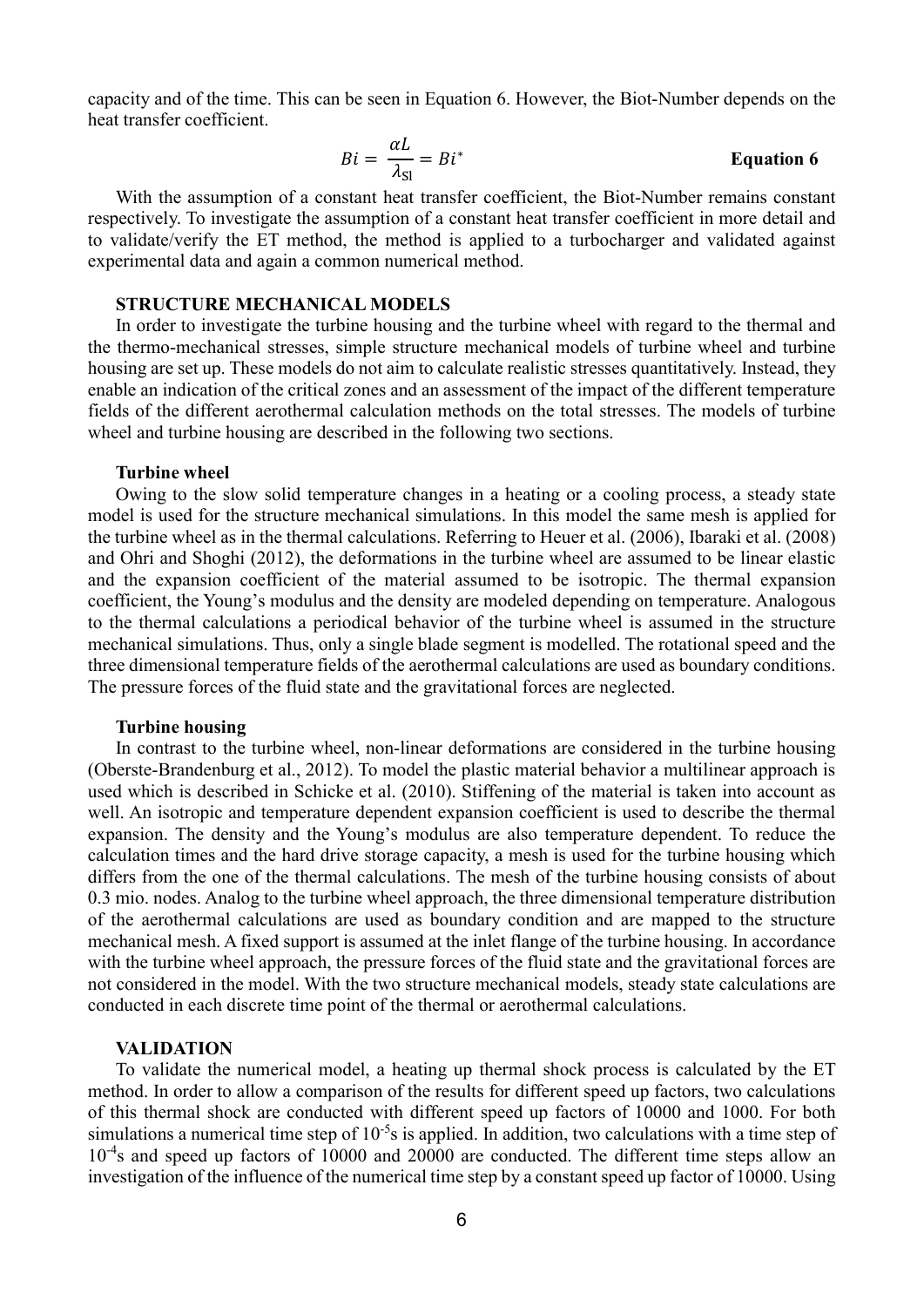a speed up factor of 20000 allows the calculation accuracy to be investigated by interchanging the ratio between the timescales of fluid and solid. In this case the timescales of the fluid state can be higher than the modified one of the solid state. Due to the high calculation times for a speed up factor of 1000, only a period of 200s is calculated for this case. For all ET simulations of the turbocharger, the fluid state is initialized by a quasi steady CFD. In this CFD calculation the wall temperatures imported from the steady state CHT calculation at OP1 (Figure 1) are used as a boundary conditions. The fluid inlet temperature is set however to  $T_{F,\infty}$  and therefore this calculation represents the fluid state immediately after switching the fluid inlet temperatures from  $T_{F,\infty}$  to  $T_{F,\infty}$  (Figure 1). The solid state of ET calculations was initialized with the temperatures taken from the CHT simulation at OP1.

For the validation of the ET method the heat transfer coefficients and the total von Mises stresses of the FF method are used as reference and are compared with the results of the ET method in order to assess the accuracy of this method. In addition, the transient temperatures at the measuring points are used to validate the results of the ET method with experimental data and with the FF method.



Figure 4: Averaged heat transfer coefficients at the turbine wheel (left) and at the turbine housing (right)

Figure 4 shows the evolution of the area averaged heat transfer coefficients at the turbine wheel (left) and the turbine housing (right) for all speed up factors and for the FF method. The high numerical time steps of  $10^{-4}$ s are labelled with  $\Delta t$  here and in the following figures. The time step of  $10^{-5}$ s is not labeled. The heat transfer coefficients of the turbine wheel reveal a good agreement for all speed up factors. For a speed up factor of 10000 and 20000 small oscillations occur in the transient behavior of the heat transfer coefficients of the turbine wheel. These oscillations result from unsteady flow effects which can have a high influence on the solid temperatures for high speed up factors due to the similar timescales of fluid and solid state. Compared to the turbine wheel, higher relative deviations up to maximal 12.5% at about 50s of thermal shock process occur in the turbine housing for a speed up factor of 10000 in reference to FF method. It has to be mentioned, that direct after the first FF update (detailed description in Diefenthal et al. (2015)) the difference decreases rapidly and remains small. Therefore, instead of the FF approach the ET method with speed up factor of 1000 could be used in the first 60s as the reference. High relative differences between the FF method and the ET method are shown at the turbine housing for a speed up factor of 20000 (up to 17.8% at 50s). Here, a monotonous behavior of the heat transfer coefficients is expected for a thermal shock process. However, the evolution of the heat transfer coefficients shows a small increase at about 150s after a strong decreasing period at the beginning. As shown in the turbine wheel this increase probably results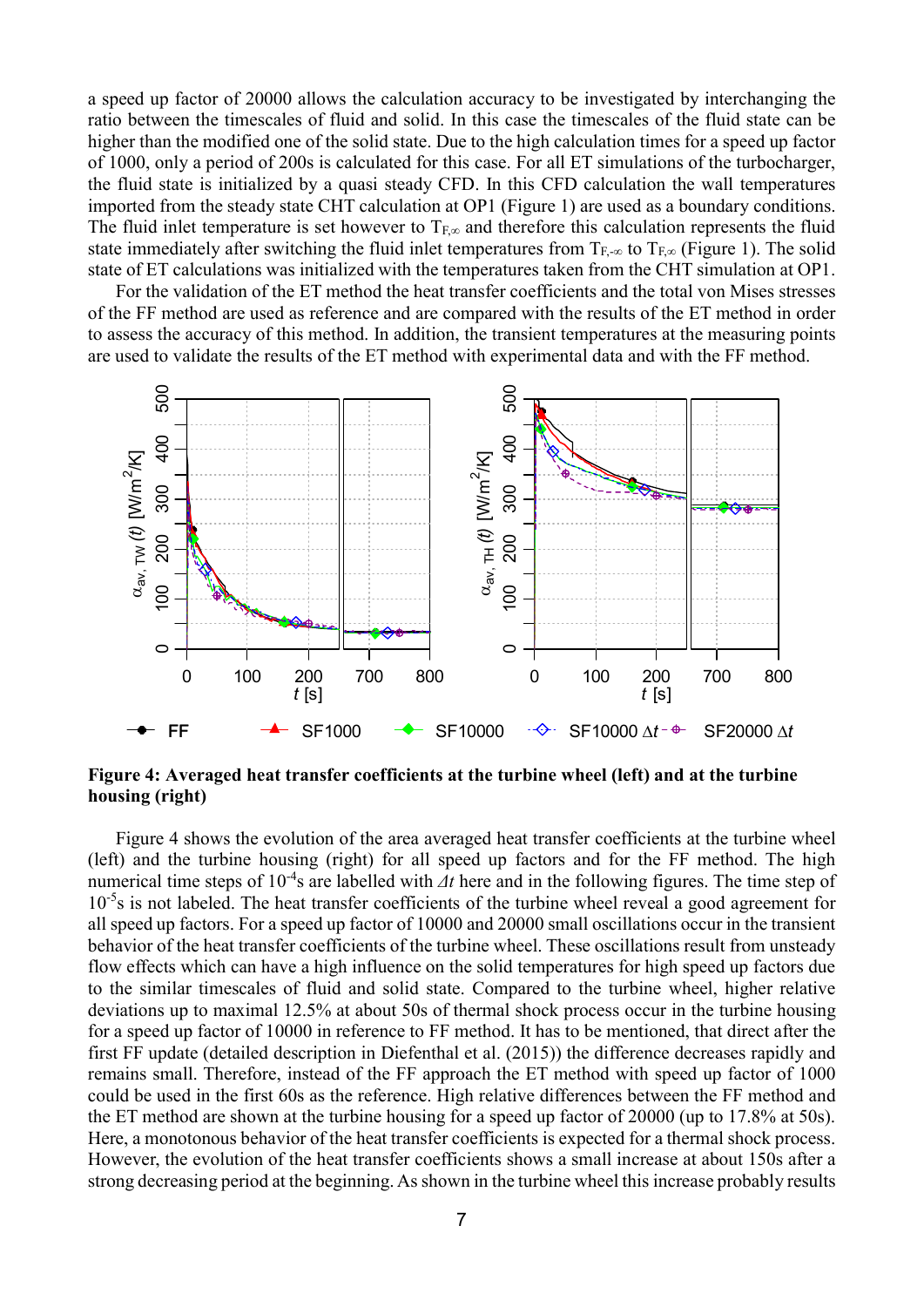from unsteady flow effects that have a high influence on the solid temperatures for high speed up factors.

Nearly no differences occur when comparing the calculations with the different numerical time steps. This shows that the chosen time steps have almost no influence on the solution. As the heat transfer coefficient is the dominant influence parameter on the Biot-Number, similar trends like in the heat transfer coefficient emerge in the distribution of the Biot-Number as well. The distribution of the Biot-Number over the Fourier-Number is depicted in Figure 5.



Figure 5: Averaged Biot-Number at the turbine wheel (left) and at the turbine housing (right) over the Fourier-Number

In order to validate the calculations of the ET method, the transient temperatures are compared with experimental data at the measuring points of the turbine wheel and of the turbine housing. Figure 6 illustrates the temperature evolutions at measuring point MW3 of the turbine wheel (left) and at measuring point MH3 of the turbine housing (right).

As expected from the accuracy of the heat transfer coefficients, the temperatures at the measuring points show a very good agreement with the experimental data for all measuring points and all speed up factors. Even for the speed up factor of 20000, the differences seem to be tolerable. The differences of the calculations of the different numerical time steps are very small. In order to quantify the differences, the experimental and the numerical data are normalized to a time step of 1.0s by a cubical interpolation. With the resulting temperature distributions, a relative root mean square (RRMS) deviation is determined over a period of 0s to 200s by the following equation:

$$
\Delta T_{\text{RRMS}} = \sqrt{\frac{1}{n} \sum_{i=1}^{n} \left( \frac{T_{\text{exp,i}} - T_{\text{sim,i}}}{T_{\text{exp,i}}} \right)^2}
$$
 Equation 7

The averaged deviations are summarized in Figure 7. The deviations of the FF method and the ET method with a speed up factor of 1000 are very similar and it seems that both methods result in a comparable accuracy. A speed up factor of 10000 tends to slightly higher deviations (maximal 9.5K at messing point MH1 referred to FF approach). Again, the influence of the numerical time step on the results of the speed up factors of 10000 is negligible. For a speed up factor of 20000, higher differences even up to 17.7K at messing point MH2 (compared with FF method) occur. This shows that the speed up factors cannot be increased without limitation. Thus, for the investigated turbocharger no higher speed up factors are investigated.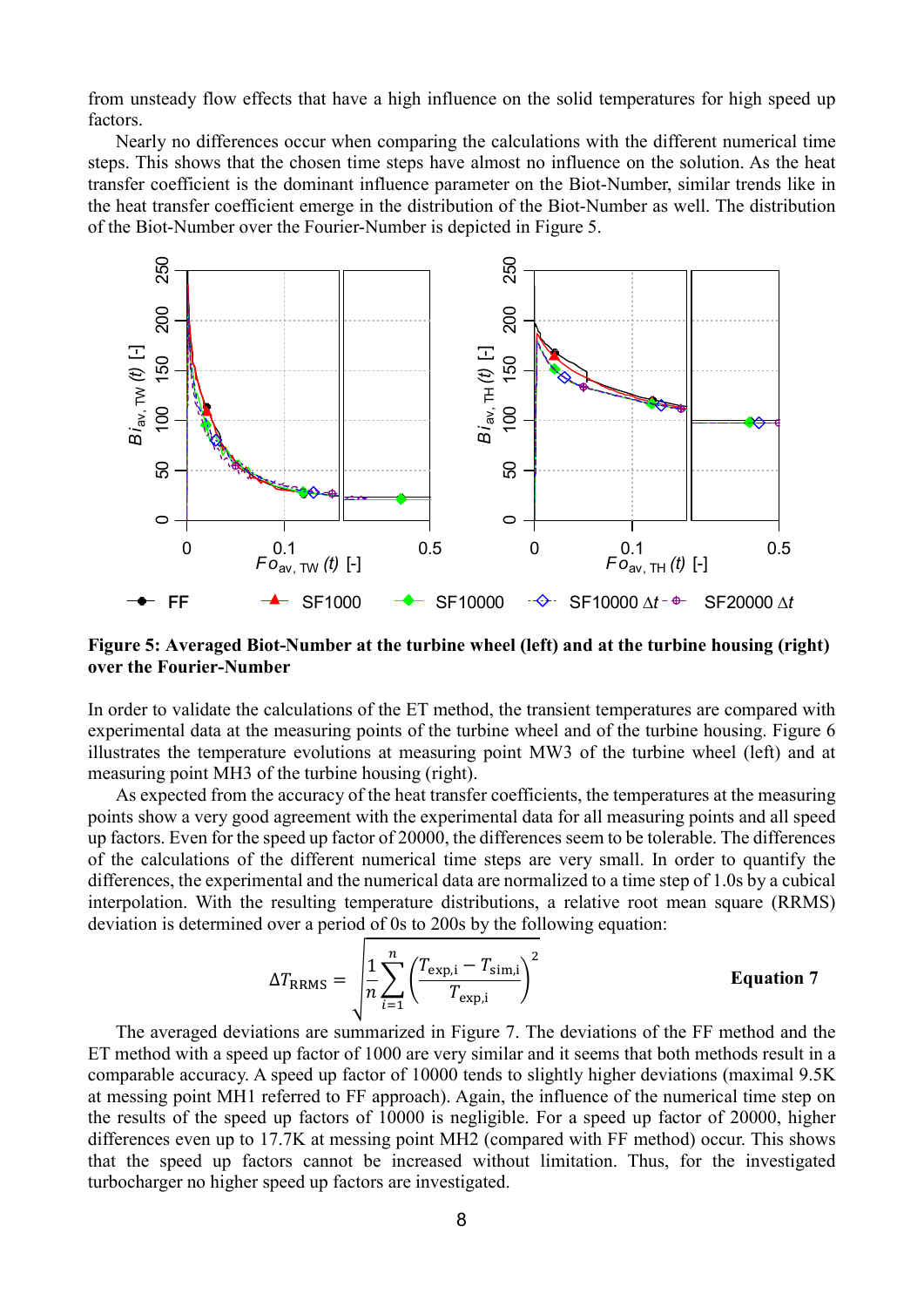

Figure 6: Measured and calculated temperatures of measuring point MW3 at the turbine wheel (left) and of measuring point MH3 at the turbine housing (right)



Figure 7: RRMS deviation between measured and calculated temperatures at the measuring points on the turbine wheel (left) and the turbine housing (right)



Figure 8: Von Mises stresses on the surface of the turbine wheel and the turbine housing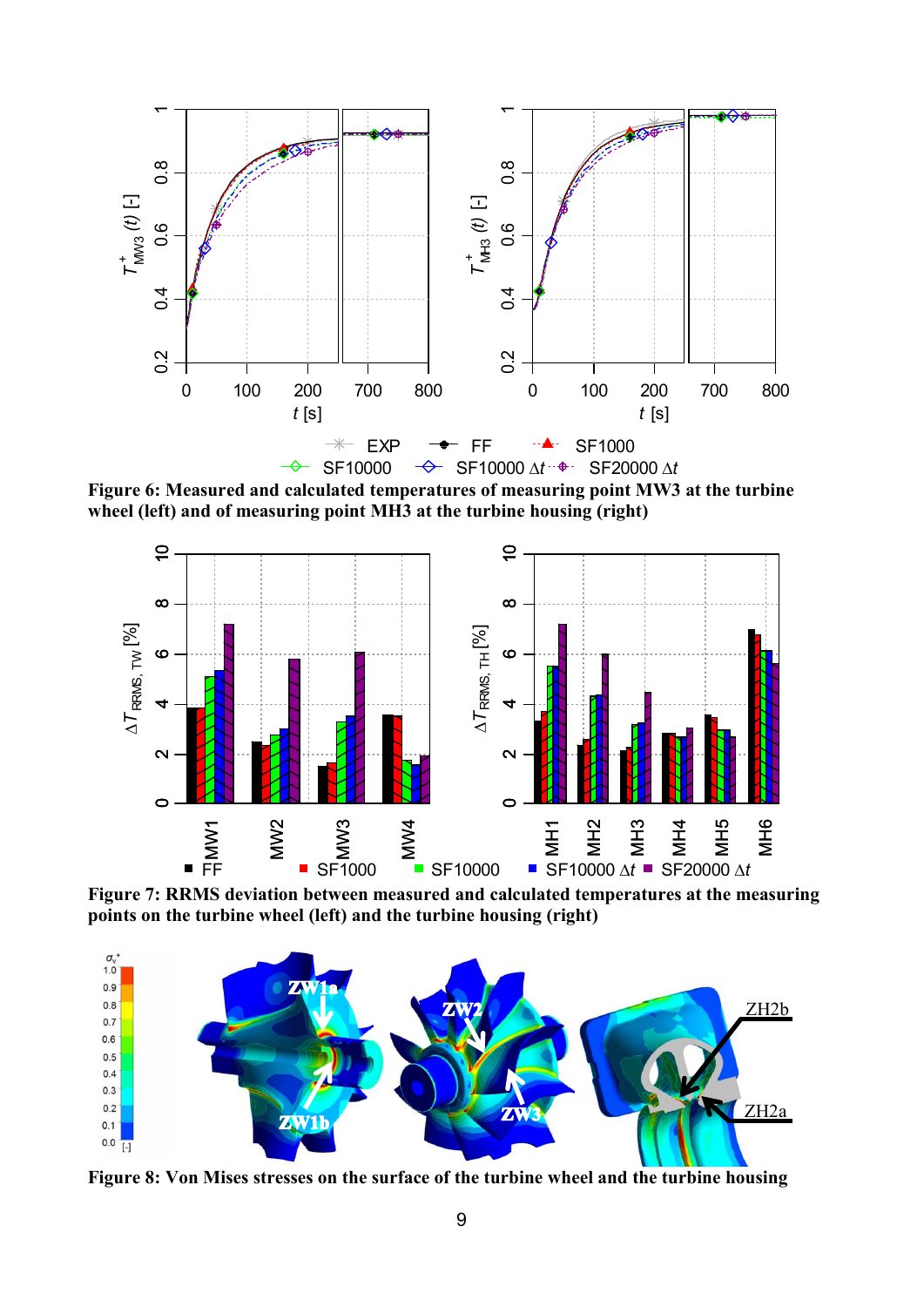The critical zones are labeled in the Figure 8 with Z for zones, with W for turbine wheel and with H for turbine housing. They are numbered in descending order by the magnitude of the corresponding von Mises stress. The identified zones are in agreement with investigations of Heuer et al. (2006) and Ibaraki et al. (2008). In Figure 9 the transient evolutions of the von Mises stresses for the FF method and for the ET method with all investigated speed up factors is depicted for the critical zones ZW3 of the turbine wheel and ZH2a for the turbine housing.



Figure 9: Transient evolution of the von Mises stresses at the critical zones ZW3 of the turbine wheel (left) and ZH2a of the turbine housing (right)

As can be seen, the results of the different methods of the different speed up factors and time steps are in good agreement. In the turbine housing the deviation of the maximum von Mises stress is about 2% for a speed up factor of 1000, about 4% for a speed up factor of 10000 and about 4% for a speed up factor of 20000. In the turbine wheel the deviations are similar. The deviations of the maximum von Mises stresses in the other critical zones are summarized in Figure 10 for all speed up factors. The higher deviations for speed up factors of 1000 are not shown for all critical zones as the maximum deviations occur at the end of the thermal shock but for a speed up factor of 1000 only the first 200s were calculated.



Figure 10: Deviations of the maximum total von Mises stresses between the FF method and the ET method for all critical points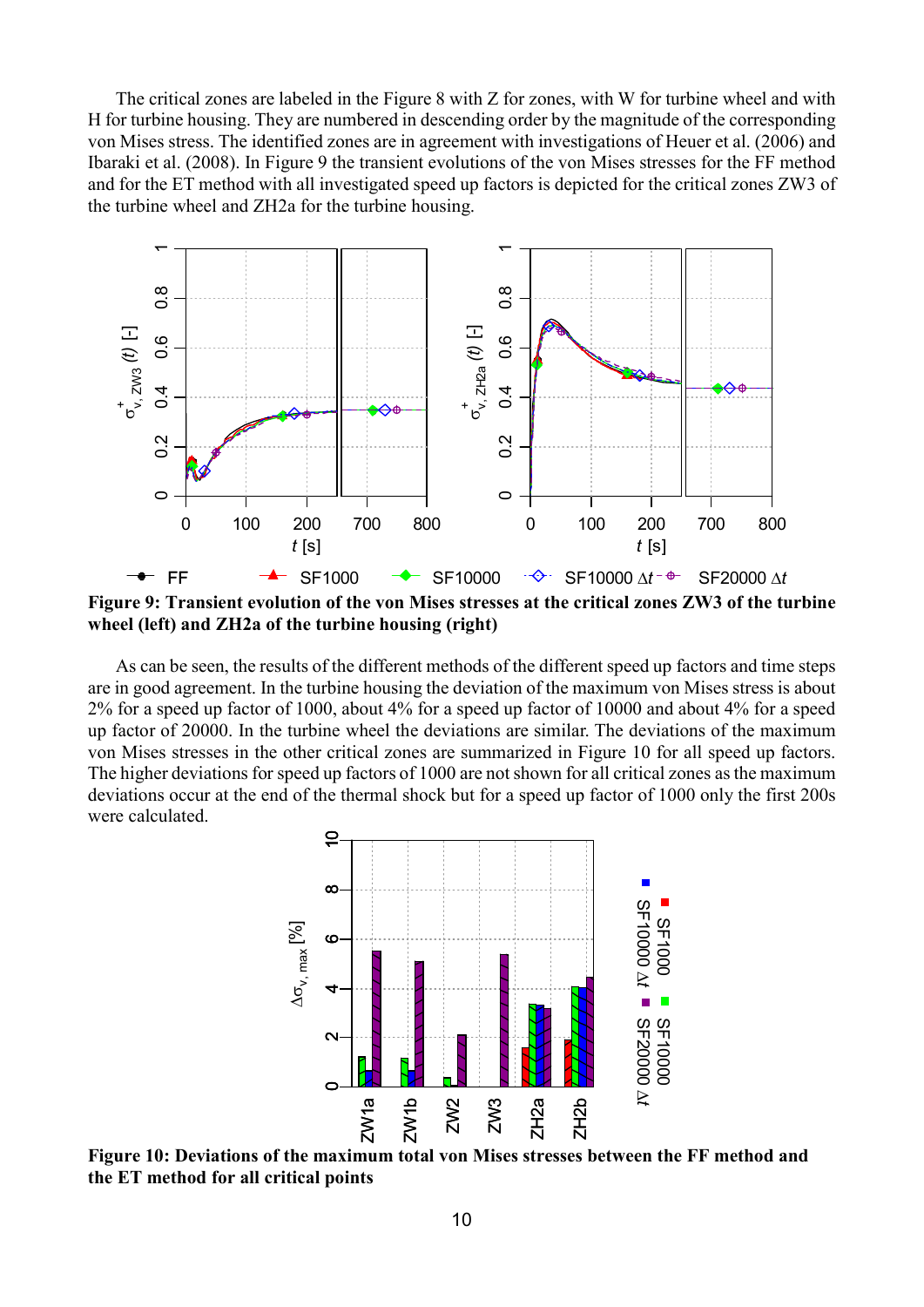The maximum deviation of the maximum total stresses is about 6% between the different methods and the different time steps. Based on the comparison of the methods and the validation of the experimental data, it can be clearly seen that the ET method and the FF method lead to very similar results with a similar accuracy. Thus, both the ET method and the FF method are suitable to calculate transient component temperatures with regard to thermal and thermo-mechanical fatigue. The choice of the optimal calculation method for the considered numerical problem is the matter of requirements for calculation times, user input and accuracy. Though the accuracy of the FF and the ET method is almost the same, the calculation times differ strongly. For a process period of 200s they are summarized in Table 1 using the unit core-h.

| Comparison of the calculation times of the different methods [core-h] |                                   |                                   |                                 |                 |                |  |  |
|-----------------------------------------------------------------------|-----------------------------------|-----------------------------------|---------------------------------|-----------------|----------------|--|--|
| <b>Method</b>                                                         | <b>Steady state</b><br><b>CHT</b> | <b>Steady State</b><br><b>CFD</b> | <b>Transient</b><br>temperature | <b>Total</b>    | Total [%]      |  |  |
| FF.                                                                   | $\approx 60 + 60$                 |                                   | $\approx 500$                   | $\approx 620$   | $\approx$ 100  |  |  |
| <b>ET SF1000</b>                                                      | $\approx 60 + 60$                 | $\approx 40$                      | $\approx 23800$                 | $\approx 23960$ | $\approx$ 3870 |  |  |
| <b>ET SF10000</b>                                                     | $\approx 60 + 60$                 | $\approx 40$                      | $\approx$ 2300                  | $\approx$ 2460  | $\approx 402$  |  |  |
| ET SF10000 Δt                                                         | $\approx 60 + 60$                 | $\approx 40$                      | $\approx$ 215                   | $\approx$ 375   | $\approx 61$   |  |  |
| ET SF20000 Δt                                                         | $\approx 60 + 60$                 | $\approx 40$                      | $\approx$ 160                   | $\approx 320$   | $\approx 51$   |  |  |

Table 1: Summary of the calculation times of the different numerical methods for a calculation period of 200s

All calculations are conducted on the JARA HPC partition of the RWTH Aachen University and the Forschungszentrum Jülich on Intel Westmere-EP processors each with 6 Cores with 3 GHz. In the right column of the table the total calculation time of the FF method is used as a reference and is set to 100%. The calculation times of the ET method are given in relation to the FF method in this column. The calculation times of the ET method simulations with a numerical time step of  $10^{-5}$ s and speed up factors of 1000 and 10000 are considerably higher than the times of the FF method. They are about a factor of 4 and 39 higher. For a time step of  $10^{-4}$ s the calculation time is smaller than the FF method. For a speed up factor of 10000 the calculation time can be reduced by about 40% and by about 50% for a speed up factor of 20000. Higher speed up factors are not feasible as the calculation times of the stationary calculations become dominant over the total time. Furthermore, the accuracy of higher speed up factors is expected to be undesirable.

## **CONCLUSION**

Due to steadily increasing inlet temperatures of turbocharger turbines, thermal and thermomechanical fatigue is a major topic of current investigations in the turbocharger industry in the last years. In the turbine components inhomogeneous temperature fields or temperature gradients cause thermal stresses in the material that can superimpose the mechanical stresses. Thus, the thermal stresses have to be considered in the design process of a turbocharger. To consider the thermal stresses in the design processes, a method is required that enables a calculation of the transient temperature fields within the timescales of a standard design process.

In the present paper a fast method is presented that is based on a full coupled transient calculation of fluid and solid heat transfer. Such calculations typically cause an high calculation effort since the timescales of fluid and solid differ significantly. Due to these different timescales, long conductional processes have to be calculated with small time steps to achieve numerical stability of the fluid calculation. In the presented method, the timescales of fluid and solid are equalized by reducing the specific heat capacity of the solid state by a constant factor called the speed up factor. With the modified heat capacity, the duration of the heat transfer process becomes shorter and the calculation time can be reduced significantly. To transfer the resulting times of this method into realistic times, the calculated times are multiplied by the speed up factor after the calculations are completed. In the